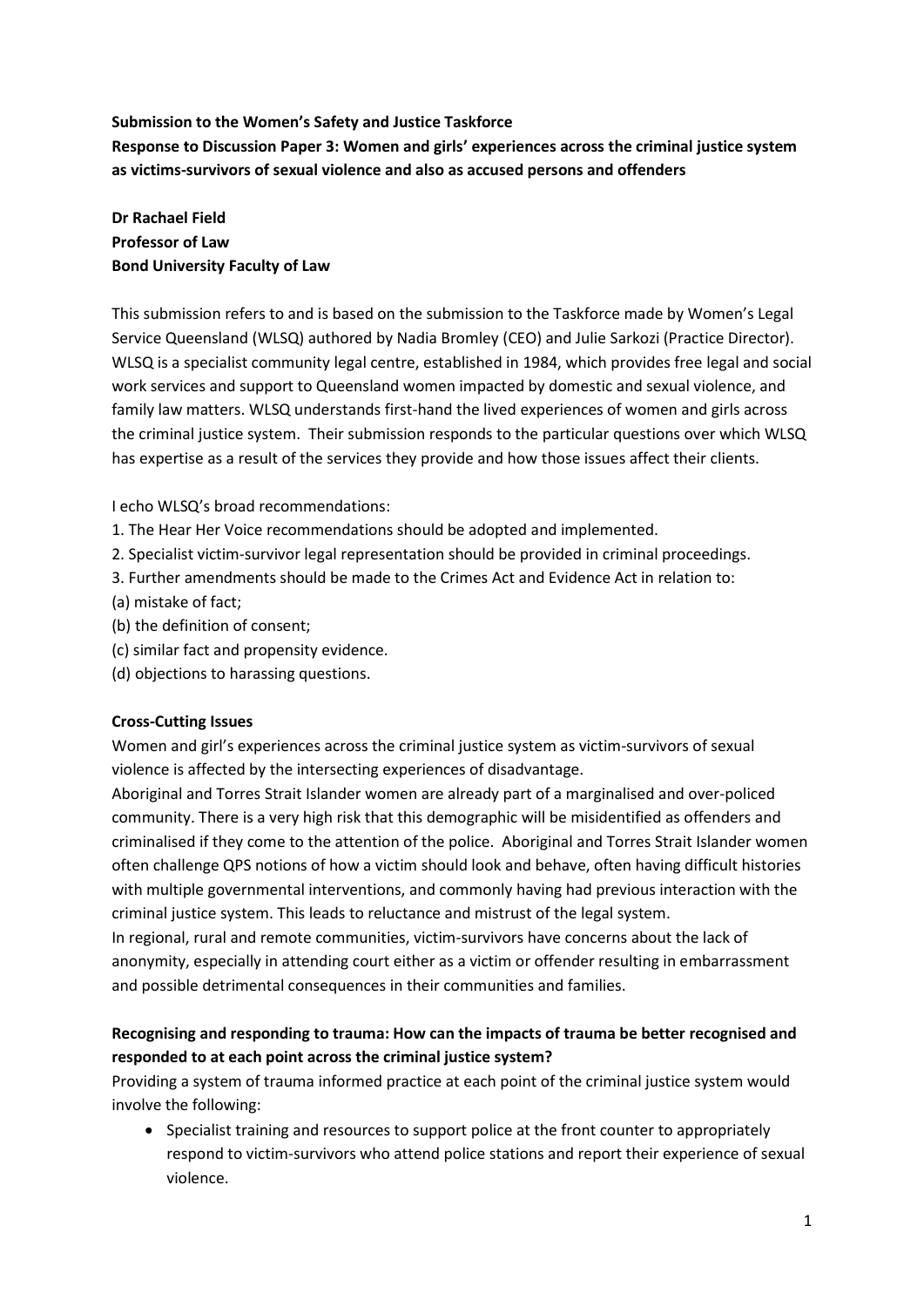- State-wide resourcing of Sexual Violence Liaison Officers (SVLO) as trialled in Townsville and Logan.
- Designated police officers/ SVLO's.
- QPS recruitment processes to specifically include strategies to identify inappropriate attitudes of candidates.
- Provision of interpreters and appropriate communication support for every interaction with the police and particularly for women from CALD communities, First Nations women and women with different abilities.
- Ensuring that victim-survivors are advised if and when the accused is charged, because this has a direct impact on her sense of safety and possibly interactions with her family and friends.
- A policing focus on the complaint and not the complainant.
- Victims Liaison Officers (VLO) should be available as soon as a victim-survivor presents to the police about a sexual offence and the victim-survivor needs to have a consistent advocate and support person, separate to the police, who can advocate for her in the justice system and advise her.
- Provision of clear and accessible advice and information about legal and court processes, and professional support for victim-survivors in understanding their own post-traumatic stress responses.
- Correspondence from the DPP and police should not include the defendant- accused's name in the subject heading of the correspondence, and or email as this is re-traumatising for the victim-survivor.
- Training should be provided to all legal practitioners who are associated or have contact with victim-survivors so that they can practice in trauma-informed ways. This is especially important for defence lawyers and barristers.
- The Taskforce's recommendation that legal professionals should receive on-going education and training about issues relating to gender, race, culture, disability and sexuality is supported.
- Judicial officers need to have ongoing training and education in relation to sexual violence and the effect that the criminal justice system has on victim-survivors.

## Protecting and promoting human rights: What are your experiences or observations about how the rights of women and girls who are involved in the criminal justice system as either victimssurvivors of sexual violence or accused persons or offenders are protected and promoted?

The following issues are raised in response to this question:

- The Queensland 'Charter of Victim's Rights' should be more than simply a statement of standards and provide powers to enforce compliance with resolution process and outcomes.
- The Queensland Human Rights Act ("the HR Act") should be amended to ensure that victims have a right to a fair trial, and the rights of victim-survivors should not be subjugated to the rights of the defendant to a fair trial. This could be achieved by amending section 31 (1) to expressly recognise the rights of victim-survivors as participants in criminal proceedings to a fair hearing. Section 32 could also be amended to particularise the victim's rights in the criminal process. For example, the following victim's rights could be included: a right to be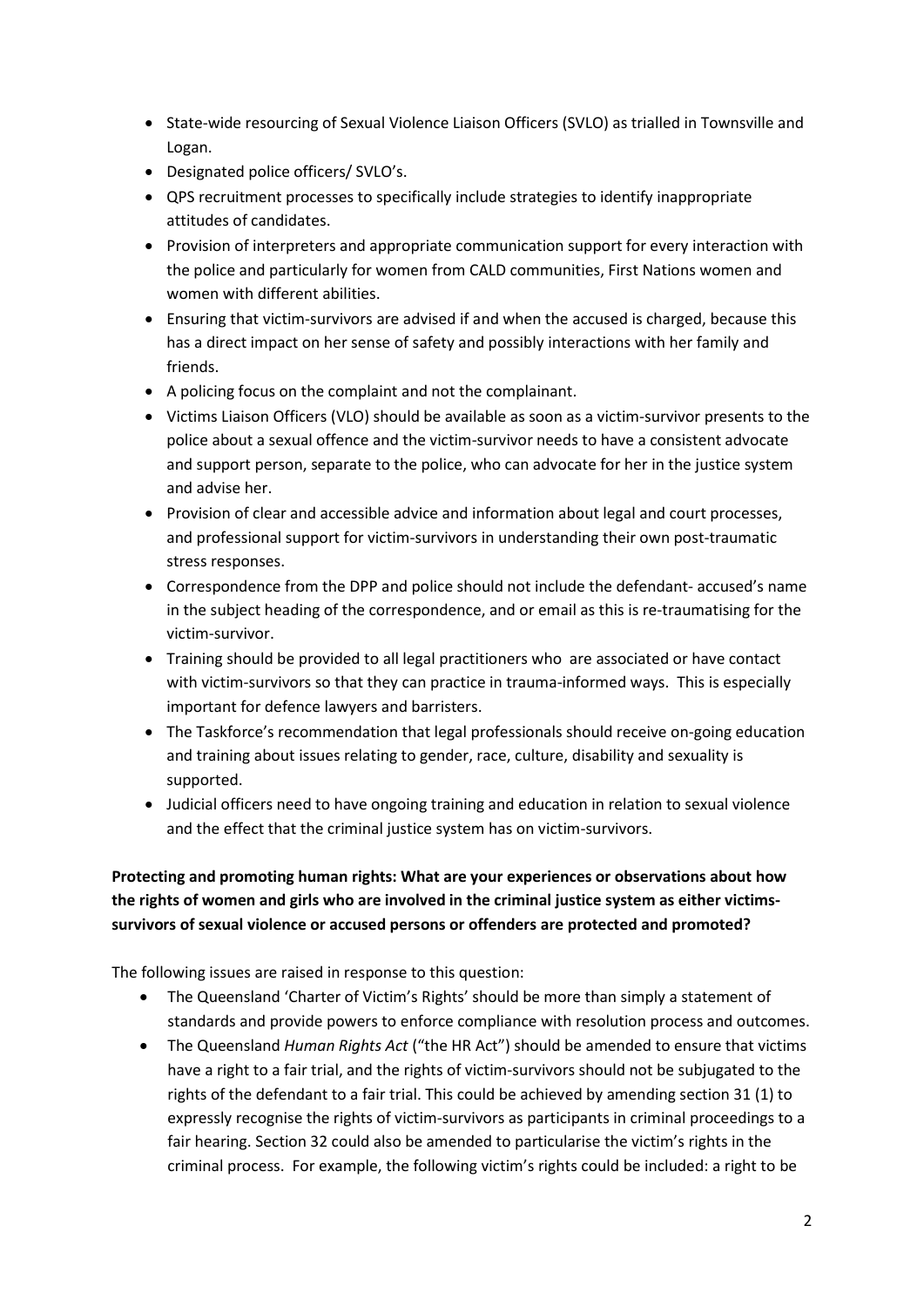provided with information about the criminal process in a reasonable and timely manner; a right to privacy and confidentiality of information; a right to safety from the perpetrator; a right to an interpreter if the person does not speak English; a right to have free specialised communication tools and technology and assistants, if a person has communication difficulties; a right to obtain legal information about the process; and a right to have the matter proceed without unreasonable delay.

- The lifelong impacts on the social and mental health of women who have been sexually abused as children must be recognised by the criminal justice system.
- The following specific amendments to the HR Act should also be considered in terms of the rights of child complainants in criminal trials: section 32(3) should be amended to refer to any child charged with a criminal offence or who is a victim of a criminal offence having the right to a procedure that takes account of the child's age and the desirability of promoting the child's rehabilitation, both child accused and child victim. Section 33(2) should be amended to read: 'a child accused of and a child victimised by a criminal offence must have trial proceedings brought as quickly as possible'; section 33(3) should be amended to read: 'a child who has been convicted of an offence and a child victimised by a criminal offence must be treated in a way that is appropriate for the child's age'.
- Sections 50 and 51 of the HR Act should be amended to allow advocacy groups with relevant specialised skills and expertise to have the ability to intervene in matters concerning Human Rights, if granted leave by the Commission.
- A general right to freedom from violence, abuse and neglect should be included in the HR Act. The current economic, social and cultural rights that recognise the right to education and health should be extended to legal assistance and safe housing.

# Resourcing, investment and value for money: What are the impacts and implications for women and girls who are victim-survivors of sexual assault if matters are delayed across the criminal justice system?

- Delays have significant impact on women and girls who are victim-survivors of sexual assault. The WLSQ submission refers to their understanding that their clients often put their lives on hold as they wait for the 'court case' to be over. Some delay engaging in therapy because they know that once the court case is over, no one will be able to access their records. WLSQ submits that some of their clients don't move house, start a new course, or apply for a new job, because their focus is on getting through and surviving the court case.
- Long delays, which are not uncommonly years from the first complaint, also negatively impact the quality and efficacy of available evidence which in turn impacts criminal justice outcomes.

# Appropriate governance and accountability mechanisms: How are services and responses to meet the needs of women and girls who are victims-survivors of sexual violence coordinated in Queensland?

 The WLSQ submission refers to a current lack of satisfactory coordination of services and responses that are intended to meet the needs of women and girls who are victim-survivors of sexual violence.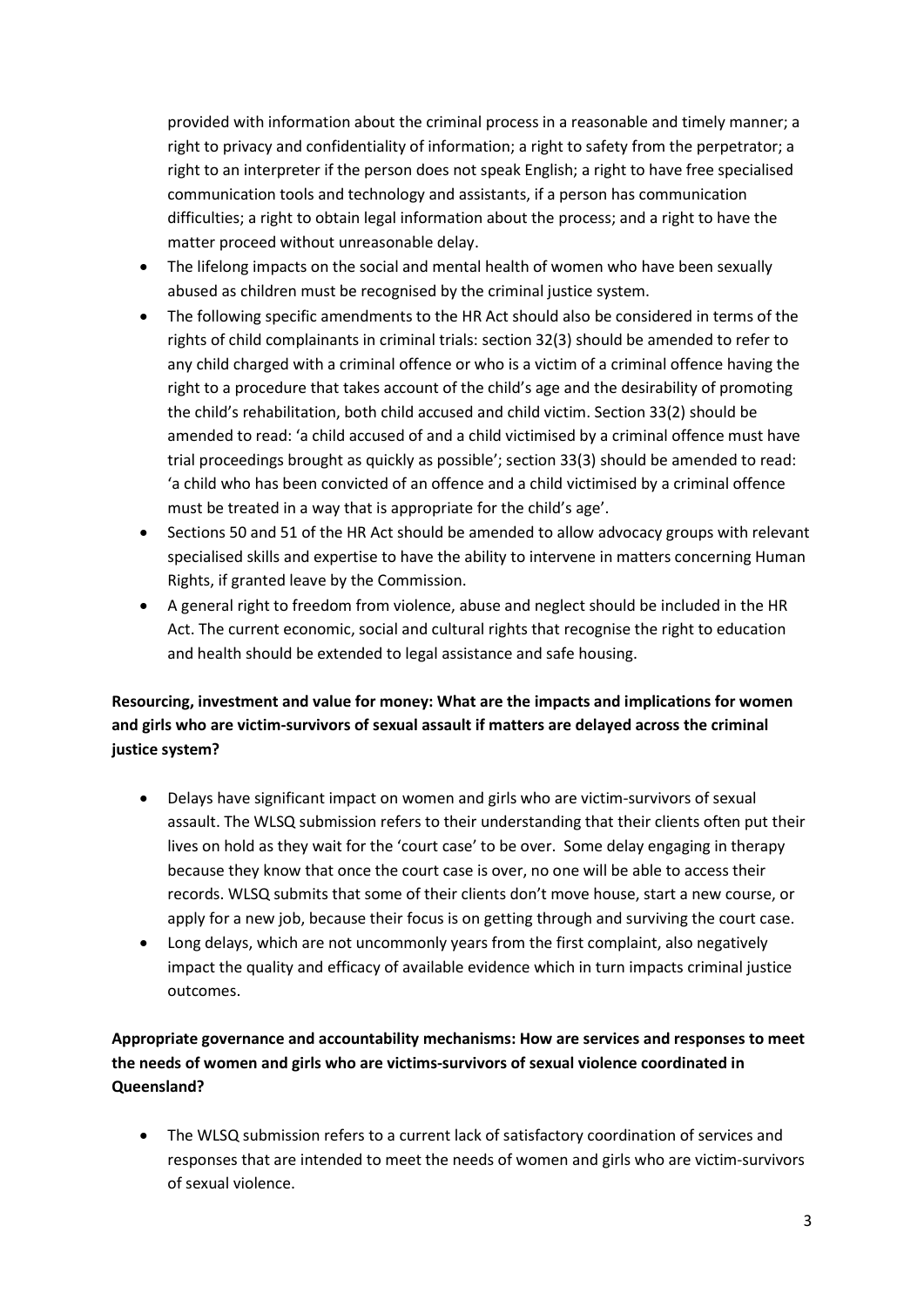- A Victims of Crime Commissioner, or similar, should be established to provide access to justice and enhanced participation for Queensland victim-survivors in the criminal justice system.
- The Taskforce's recommendation that a Queensland Judicial Commission be established is supported to provide both professional development coordination and complaints handling.
- The ODPP should update and revise their complaints-handling systems, particularly in regard to the office's culture, guidelines, engagement with local services and engagement with victims.
- Victims of crime should have a right to request a review of certain decisions made by the police or Crown Prosecutions Service.
- Improvements are needed to police accountability processes. WLSQ's submission refers to their clients' experience when attempting to make complaints about police conduct and treatment, to internal Ethical Standards, and the CCC. They note that the process can be lengthy and there are instances where the investigating officers are on secondment from the police. Such a situation can result in either actual bias, or the perception of bias in relation to the complaints handling process.
- An independent commission of inquiry should be established to examine widespread cultural issues within the QPS, including the investigation of sexual offences, and whether Queensland should establish an independent 'Law Enforcement Conduct Commission' similar to New South Wales.

### Part 2: Women and girls' experiences as victim-survivors

### Adequacy of current sexual offences in Queensland

### Consent and Mistake of Fact

This submission supports the position of Monash University's Rape and Sexual Assault Research and Advocacy (RASARA) on these issues and the advocacy and scholarship of Professor Jonathan Crowe of Bond University's Faculty of Law. An affirmative consent model as exists in New South Wales should be introduced and the mistake of fact defence's application in rape and sexual assault matters should be revised.

My own submission to the QLRC's Review of Consent Laws and the Excuse of Mistake of Fact, dated 30 January 2020, read as follows:

In liberal democratic legal systems such as we have in Australia, principles of good government, justice and civil order are grounded in the ideal of the rule of law.

AV Dicey identified three main tenets of the rule of law. First, the State can only justify punishing a person if it is proven in court that the person has breached a law; that is, State punishment of the citizenry cannot be arbitrary. Second, everyone is equal before the law and no one is above the law; that is, the law applies to every citizen, without regard to their social, economic or political status. Third, the fundamental rights of citizens should arise from the ordinary law.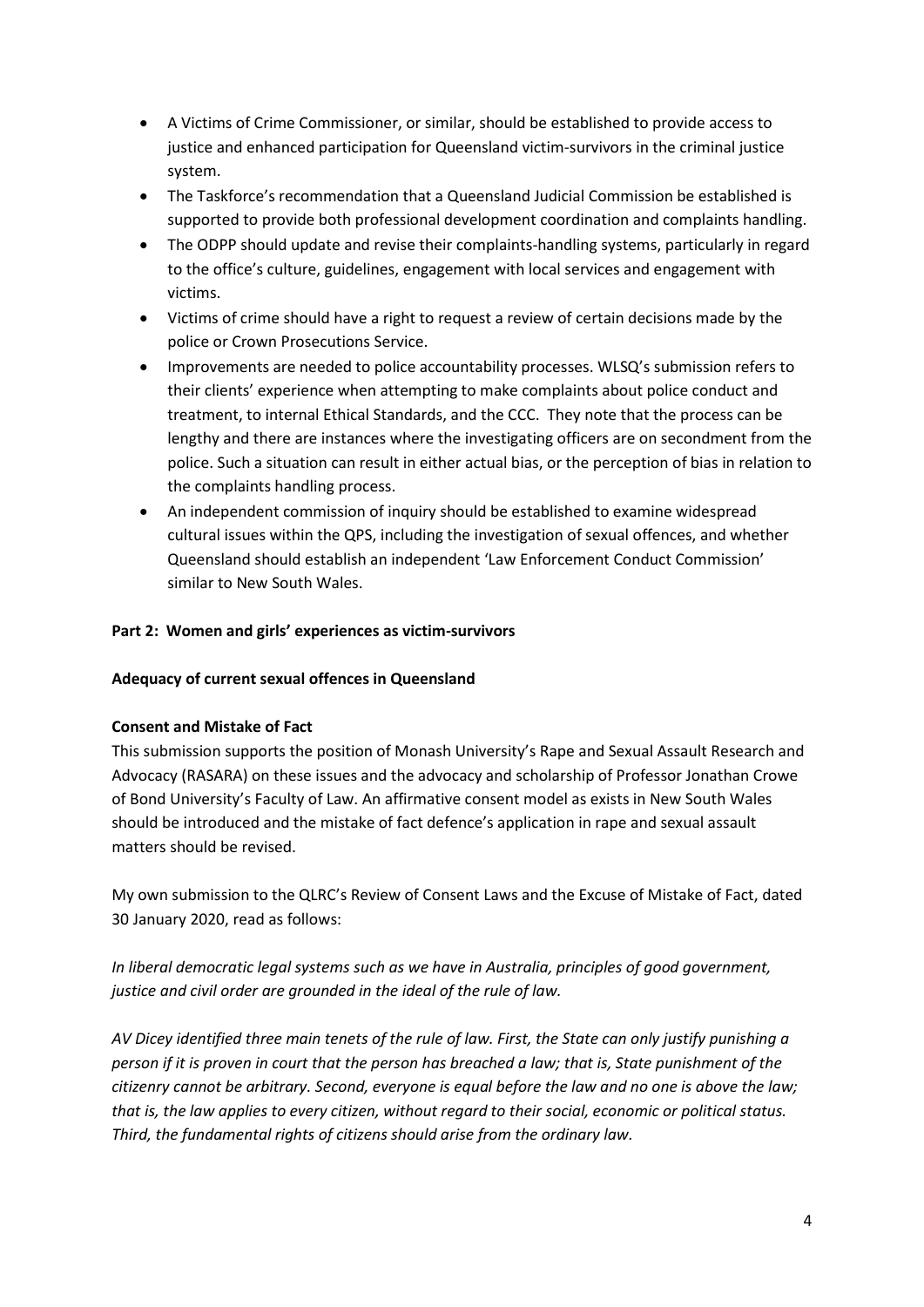Sir Ninian Stephen, a judge of the High Court of Australia and Australia's 20th Governor-General, would add that the rule of law requires that those who administer the law (such as the executive and judiciary) must be independent from the legislature; and the citizenry must have appropriate access to the courts. Lord Bingham of Cornhill, an eminent British judge and jurist, would add further that the law must be accessible, intelligible, clear; laws must afford adequate protection to human rights; those in authority must exercise their power reasonably and without exceeding their limits; and any adjudicative procedures provided by the state should be fair.

When considered together these elements of the rule of law essentially point to a fair and accountable legal system. For this reason, the rule of law is the paradigm within which we justify the appropriate and ethical operation of the law and of legal processes and practice. Whilst the rule of law is by no means a paradigm that translates perfectly to practice, in the words of Lord Bingham, it is nevertheless 'the foundation of a fair and just society, a guarantee of responsible government, an important contribution to economic growth and it offers the best means yet devised for securing world peace and co-operation'.

The principle of fairness in the rule of law is key. Tom Tyler, a Yale Law School professor of psychology and law, said in a 2003 article that 'the public's law-related behavior (is) powerfully influenced by people's subjective judgments about the fairness of the procedures through which the police and the courts exercise their authority'. Principles of fairness in criminal justice include, for example, the right to silence, the presumption of innocence, the right to a fair trial and the right to a trial by jury for indictable offences.

The mistake of fact defence is an important general criminal defence that sits well within the paradigm of the rule of law and its sub-paradigm - procedural justice. Whilst ignorance of the law is no excuse, section 24 of the Queensland Criminal Code recognises that if a person commits a crime as a result of an honest and reasonable mistake, then it is fair that they avoid conviction for that crime. As Barwick CJ acknowledged in Pemble v R ((1971) 124 CLR 107, 117), the mistake of fact defence is a critical tenet for securing a fair trial according to law.

Consider, for example, a situation where a person honestly and reasonably believes (incorrectly) that they are not married. They go ahead and get married. However, it turns out that they are in fact at the time of that marriage, legally married to someone else. They made a big mistake – but it was an honest and reasonable mistake. For this reason, the law says the mistake constitutes a defence to the offence of bigamy. I would suggest that a poll of people in the street would think this was fair and just. It would be unfair to convict a person of bigamy in these circumstances. It is equally fair that some offences, for example, vehicle offences involving liquor and drug use, specifically exclude the operation of the defence for obvious public policy reasons.

The test for the operation of the mistake of fact defence contains two distinct elements that should contribute to its fair operation. The subjective test of honesty, but also the objective test of reasonableness. This constitutes a double protection of fairness. Not only must the accused honestly make the mistake, but on an objective analysis of the facts and circumstances their mistake must be considered reasonable. Under the rule of law, this ensures that the defence is balanced and fair.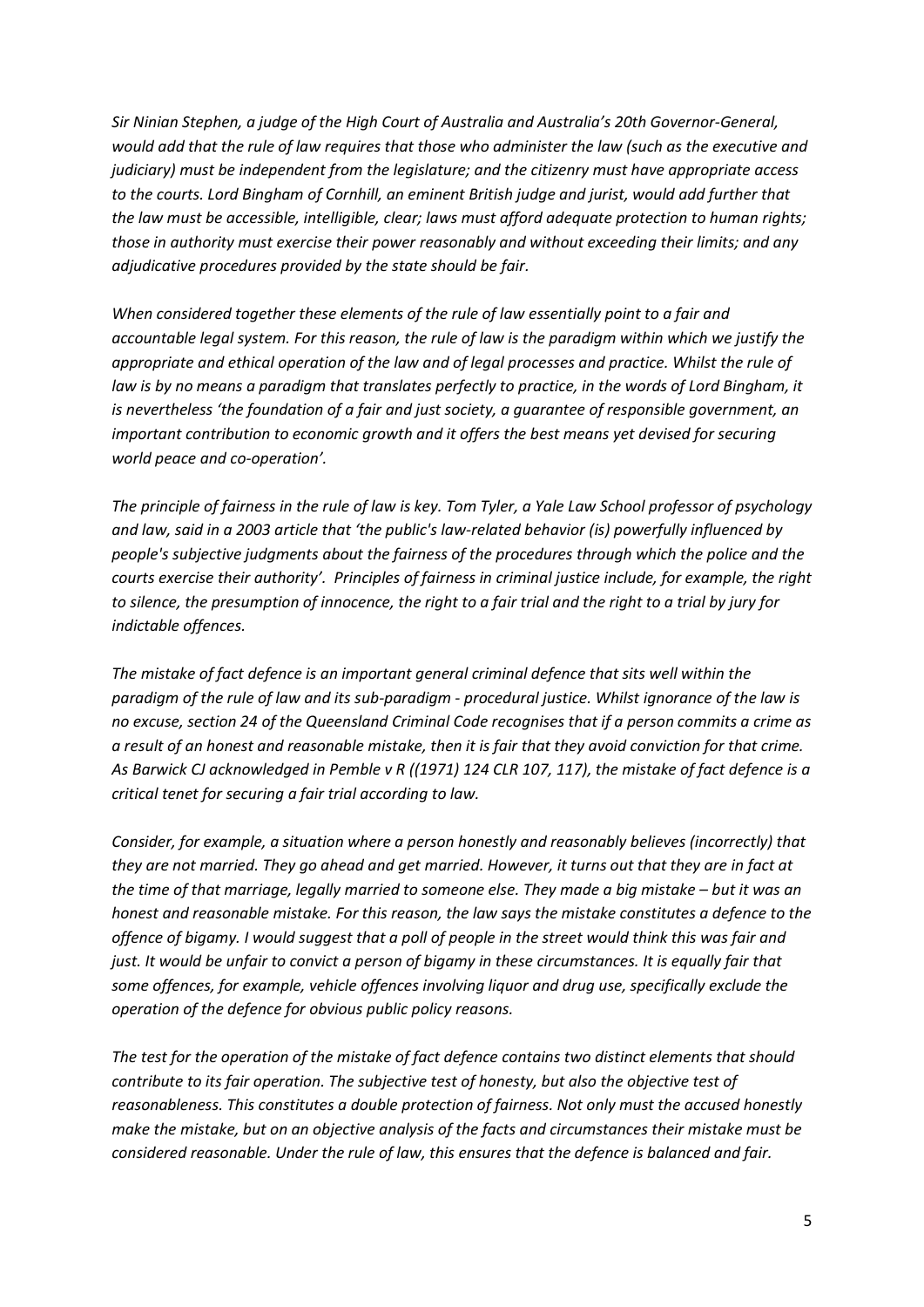However, like the paradigm within which it operates, the mistake of fact defence is not perfect in the way it manifests in practice. There are some contexts in which it doesn't work well. One of these contexts is rape and sexual assault. This assertion is not based on a presumptive guess, it is based on an evidence-base, including the lived experience of rape survivors, which cannot be ignored.

Jayne recently shared her story with The Courier-Mail for an article published on 13 July entitled 'Battered by Twin Traumas'. The person accused of raping Jayne was acquitted. This was despite evidence that she had repeatedly asked for him to stop, had told him that what he was doing was hurting her, and in fact at the time could smell the blood resulting from his violent actions. Putting yourself in the shoes of the accused, do you think mistaking this situation for consent is reasonable? Surely a reasonable person in these circumstances would understand that there was no consent. In such circumstances, the rule of law calls for the defence not to apply, because its application is unfair. It is unfair that a man who ignores a woman who says no so clearly is regarded as having made a reasonable mistake as to the presence of consent. Such a failing of fairness in a liberal democracy grounded in the rule of law undermines the legitimacy of the system more broadly. For the sake of the efficacy of the rule of law in the Queensland legal system, reform of the mistake of fact defence in the context of rape and sexual assault is necessary.

Jayne's story is just one of many. Ms Bri Lee and Professor Jonathan Crowe have gathered together a significant body of evidence to show that the mistake of fact defence is not operating in the context of rape and sexual assault as the rule of law would have it. Their research shows that the defence is resulting in unjust acquittals. They have analysed every reported Queensland appeal decision dealing with the defence in rape and sexual assault cases and found, amongst other things, that there are significant problems with the analysis of whether the mistakes claimed in such cases were in fact reasonable. For example, they found a series of cases in which the mistake of fact defence was successful because the complainant failed to resist in a sufficiently robust or sustained manner. However, this fails to acknowledge the common phenomenon when experiencing trauma, extreme fear or terror of paralysis – or freezing, also known as 'tonic immobility'. Indeed, there are many diverse contextual explanations as to why a complainant may not fight back per see even though she does is in other ways communicate that she is not consenting.

How can we get the rule of law principle of fairness back into the mistake of fact defence in the context of rape and sexual assault? Ms Lee and Professor Crowe, along with Women's Legal Service Brisbane, rape and sexual assault survivors and workers, and many others, have long advocated for reform. Concerted recent efforts have achieved a referral to the Queensland Law Reform Commission (QLRC). Ms Lee and Professor Crowe's report, which was part of achieving this referral, does not advocate for a complete abolition of the defence in rape and sexual assault contexts. Rather they seek a narrowing of the defence, consistent with the law in Tasmania, which goes to the issue of establishing if the mistake is a reasonable one or not.

The narrowing of the defence to ensure that the objective requirement that the mistake is a reasonable one is consistent with the rule of law's principle of fairness. And yet there are zealous opponents within the legal profession, mostly criminal defence lawyers, who despite the extant evidence-base, ignore the potential unfairness and injustice resulting from the operation of the defence in rape and sexual assault cases. Indeed, some of the recent commentary on social media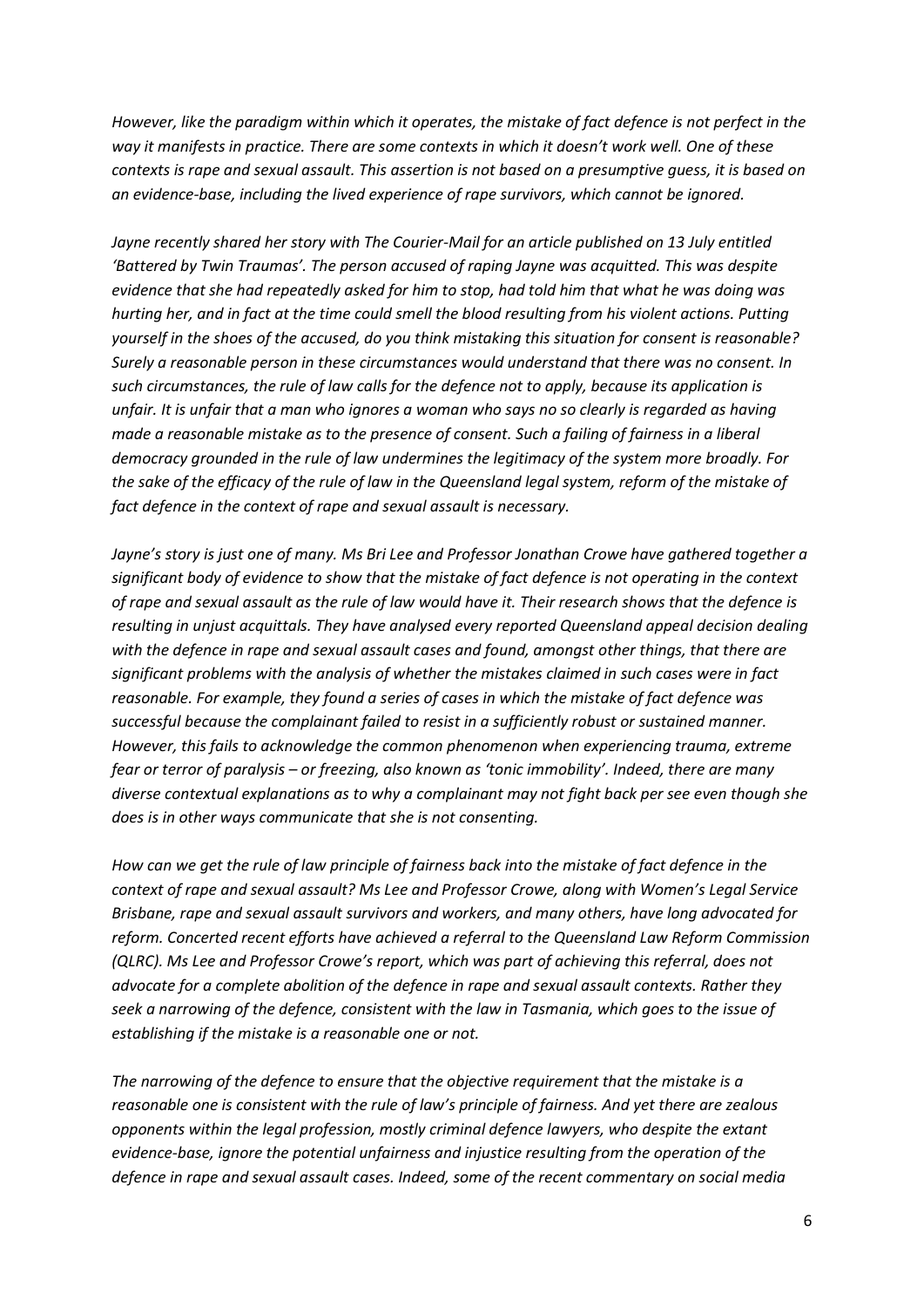has fallen well below the standards of intelligent professional discourse and debate – and that is disappointing.

It is understandable that lawyers who take on the important role of ensuring procedural justice for those accused of crimes, are passionate about defending the options open to them to argue for the innocence of their clients and secure their freedom. Their professional identity in this role is squarely informed by the rule of law, and society benefits from their commitment to it.

However, as custodians of the rule of law, lawyers' primary ethical duty is to the court and the administration of justice - not to the client. Fulfilling this duty in relation to the mistake of fact defence's operation in the context of rape and sexual assault context requires engagement with the evidence-base that brings the efficacy of the fairness of that defence into question.

The rule of law provides an assurance to the citizens of Australia - and of Queensland - that they will be governed responsibly, and that the operation of the law and the legal system will be just and fair. Lawyers can look to the rule of law for purpose and meaning in our professional lives. When an aspect of our system is not working, we need to work together to fix it. Reform of the mistake of fact defence in the context of rape and sexual assault offers an opportunity for an aspect of unfairness and injustice in our legal system to be addressed.

### Additional submissions:

- All professionals involved in the criminal justice system should receive training in traumainformed practices.
- Improper questioning of the witness should be disallowed.
- The number of times victim-survivors are required to re-tell their stories must be minimised.
- The WLSQ submission that calls for the adoption of independent victim advocate models is supported – this initiative would provide support for victim-survivors to navigate legal processes, access practical support, information and advice, and make key decisions.
- The WLSQ recommendation for a pilot scheme for separate legal representation for victims of sexual assault is supported. Victim-survivors should have their own separate legal representation.
- The WLSQ recommendation for the adoption of the Model Bill which implements the recommendations of the Royal Commission into Institutional Responses to Child Sexual Abuse, in particular Recommendation 44, is supported.
- The WLSQ recommendation of the introduction of 'expert evidence' in sexual offence trials, such as the evidence of medical practitioners, clinical psychologists, academics and scientists, is supported.
- The WLSQ recommendation that counselling communications should be protected is supported.
- The WLSQ submission in relation to alternatives to court is supported along with the reference to the following resource as a useful starting point for considering this issue: https://aifs.gov.au/publications/conventional-and-innovative-justice-responses-sexualviolence/introduction.